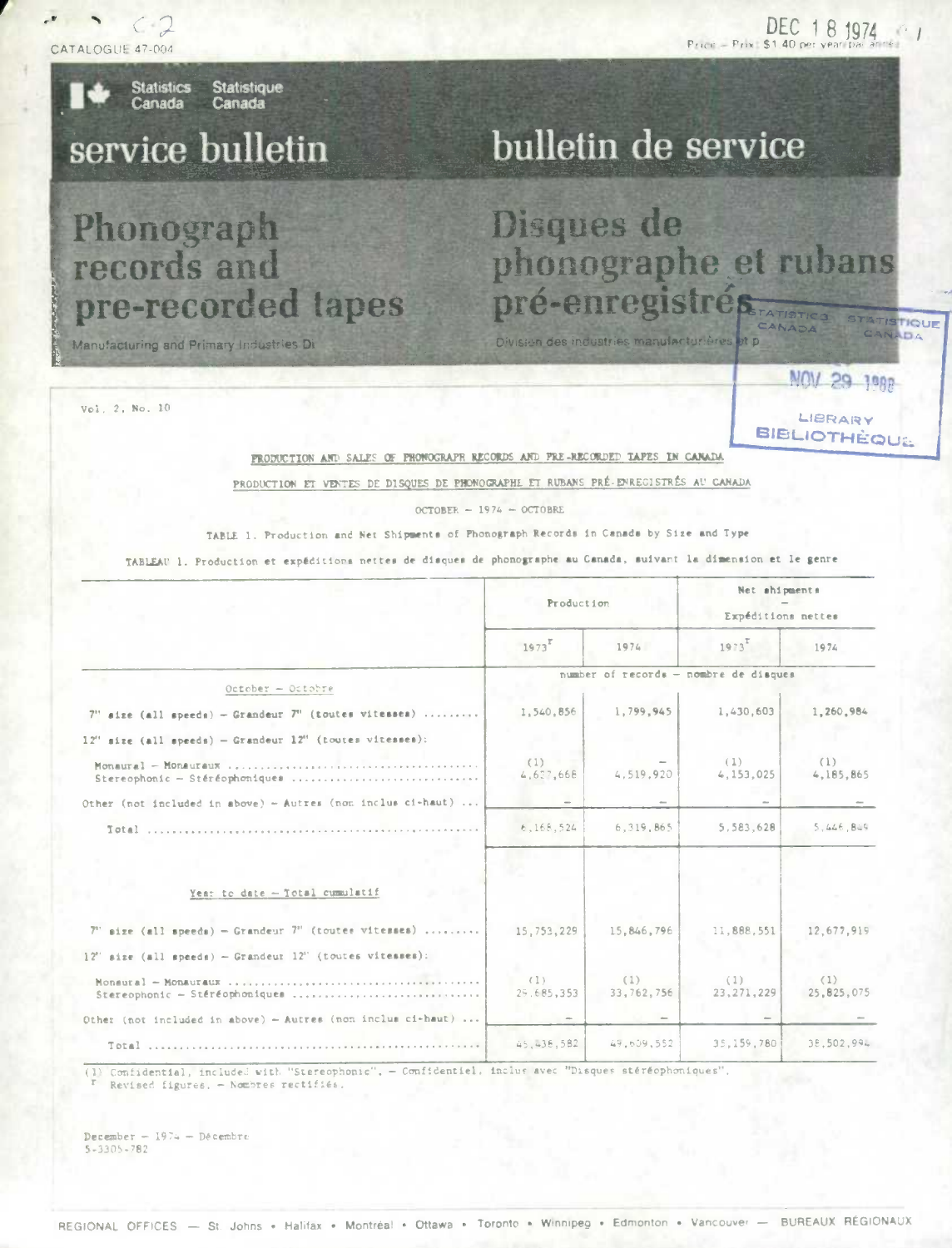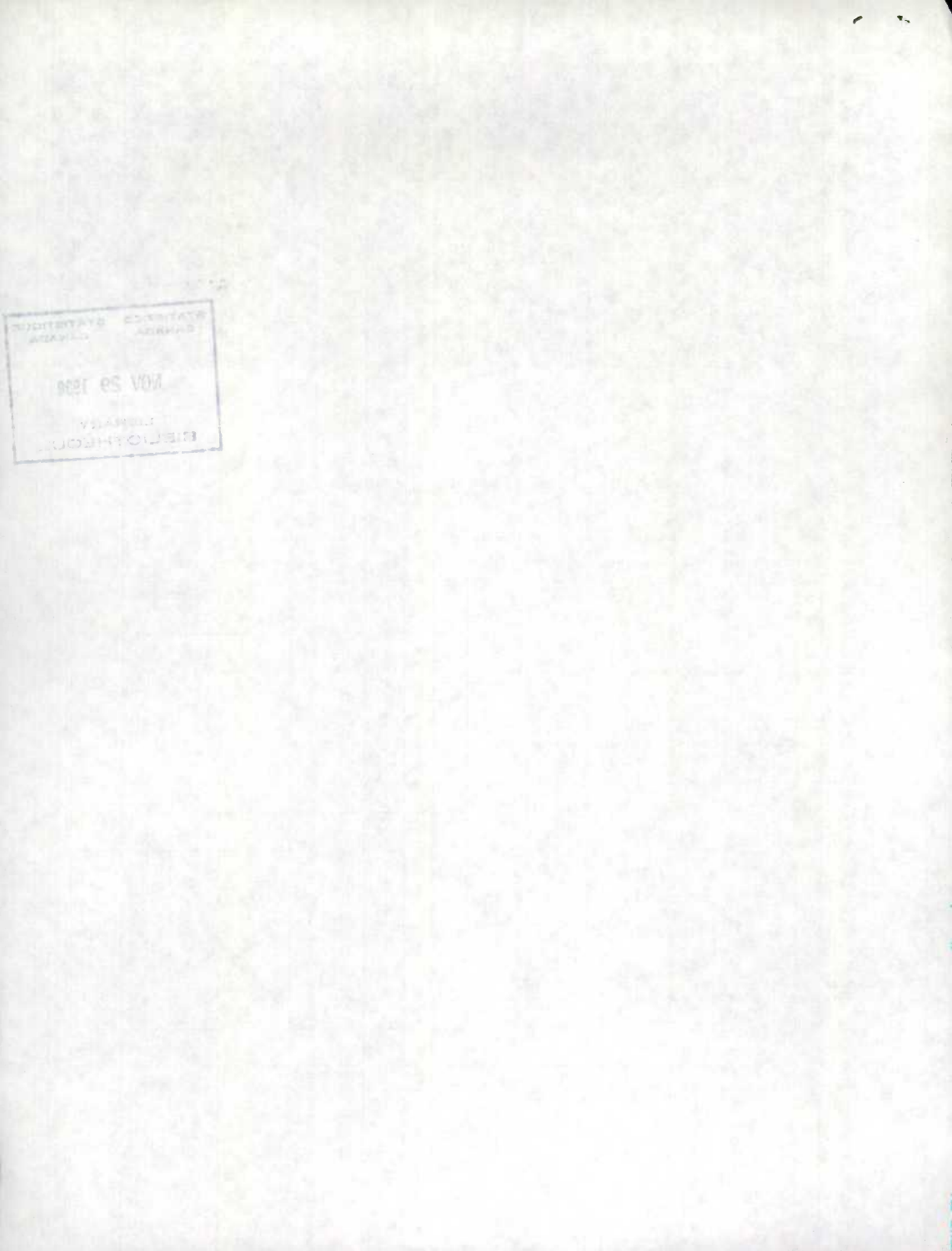#### TABLE 2. Sales of Domestic Phonograph Records in Canada by Areas, etc.

TABLEAU 2. Ventes de disques de phonographe pressée au Canada par région, etc.

|                                                                                                                                                                                                                                                                                                                                                                                                                                                                                                                                                                                                                                                                                                                                                               |           | Net value of males (distributor's<br>net selling price)<br>Valeur nette des ventes (prix de<br>vente net du distributeur)                                                                                                                                                                                                                                                                                             |                                                |  |
|---------------------------------------------------------------------------------------------------------------------------------------------------------------------------------------------------------------------------------------------------------------------------------------------------------------------------------------------------------------------------------------------------------------------------------------------------------------------------------------------------------------------------------------------------------------------------------------------------------------------------------------------------------------------------------------------------------------------------------------------------------------|-----------|-----------------------------------------------------------------------------------------------------------------------------------------------------------------------------------------------------------------------------------------------------------------------------------------------------------------------------------------------------------------------------------------------------------------------|------------------------------------------------|--|
|                                                                                                                                                                                                                                                                                                                                                                                                                                                                                                                                                                                                                                                                                                                                                               |           | 1973                                                                                                                                                                                                                                                                                                                                                                                                                  | 1974                                           |  |
|                                                                                                                                                                                                                                                                                                                                                                                                                                                                                                                                                                                                                                                                                                                                                               |           | dollars                                                                                                                                                                                                                                                                                                                                                                                                               |                                                |  |
|                                                                                                                                                                                                                                                                                                                                                                                                                                                                                                                                                                                                                                                                                                                                                               |           |                                                                                                                                                                                                                                                                                                                                                                                                                       |                                                |  |
|                                                                                                                                                                                                                                                                                                                                                                                                                                                                                                                                                                                                                                                                                                                                                               |           |                                                                                                                                                                                                                                                                                                                                                                                                                       |                                                |  |
| $October - October$                                                                                                                                                                                                                                                                                                                                                                                                                                                                                                                                                                                                                                                                                                                                           |           |                                                                                                                                                                                                                                                                                                                                                                                                                       |                                                |  |
|                                                                                                                                                                                                                                                                                                                                                                                                                                                                                                                                                                                                                                                                                                                                                               |           |                                                                                                                                                                                                                                                                                                                                                                                                                       |                                                |  |
| Atlantic provinces - Provinces de l'Atlantique<br>Ouebec and Eastern Ontario - Ouébec et l'est de l'Ontario<br>Lakehead Ontario, Manizoba and Saskatchewan - Tête des Grands Lacs de                                                                                                                                                                                                                                                                                                                                                                                                                                                                                                                                                                          |           | 386.974<br>2,562,701<br>3.567,105<br>487,818                                                                                                                                                                                                                                                                                                                                                                          | 560,715<br>2,814,851<br>4, 214, 242<br>504,698 |  |
|                                                                                                                                                                                                                                                                                                                                                                                                                                                                                                                                                                                                                                                                                                                                                               |           | 852,716                                                                                                                                                                                                                                                                                                                                                                                                               | 1.379.494                                      |  |
|                                                                                                                                                                                                                                                                                                                                                                                                                                                                                                                                                                                                                                                                                                                                                               |           | 1,385,496                                                                                                                                                                                                                                                                                                                                                                                                             | 1,245,188                                      |  |
|                                                                                                                                                                                                                                                                                                                                                                                                                                                                                                                                                                                                                                                                                                                                                               |           | 9,242,810                                                                                                                                                                                                                                                                                                                                                                                                             | 10.719.188                                     |  |
|                                                                                                                                                                                                                                                                                                                                                                                                                                                                                                                                                                                                                                                                                                                                                               |           |                                                                                                                                                                                                                                                                                                                                                                                                                       |                                                |  |
|                                                                                                                                                                                                                                                                                                                                                                                                                                                                                                                                                                                                                                                                                                                                                               |           |                                                                                                                                                                                                                                                                                                                                                                                                                       |                                                |  |
| $Undfertfuled - Non-difettibués:$                                                                                                                                                                                                                                                                                                                                                                                                                                                                                                                                                                                                                                                                                                                             |           |                                                                                                                                                                                                                                                                                                                                                                                                                       |                                                |  |
| Record club sales(1) - Ventes des clubs de disques(1)                                                                                                                                                                                                                                                                                                                                                                                                                                                                                                                                                                                                                                                                                                         |           | (3)                                                                                                                                                                                                                                                                                                                                                                                                                   | (3)                                            |  |
| Custom sales, liquidation sales, etc. (2) - Ventes sur commande spéciale,                                                                                                                                                                                                                                                                                                                                                                                                                                                                                                                                                                                                                                                                                     |           | 941,018                                                                                                                                                                                                                                                                                                                                                                                                               |                                                |  |
|                                                                                                                                                                                                                                                                                                                                                                                                                                                                                                                                                                                                                                                                                                                                                               |           |                                                                                                                                                                                                                                                                                                                                                                                                                       | 684.128                                        |  |
|                                                                                                                                                                                                                                                                                                                                                                                                                                                                                                                                                                                                                                                                                                                                                               |           | 941,018                                                                                                                                                                                                                                                                                                                                                                                                               | 684,128                                        |  |
| Year to date - Total cumulatif                                                                                                                                                                                                                                                                                                                                                                                                                                                                                                                                                                                                                                                                                                                                |           |                                                                                                                                                                                                                                                                                                                                                                                                                       |                                                |  |
| Atlantic provinces - Provinces de l'Atlantique<br>Quebec and Eastern Ontario - Québec et l'est de l'Ontario<br>Lakeheed Ontario, Manitoba and Saskatchewan -- Tête des Grands Lacs de                                                                                                                                                                                                                                                                                                                                                                                                                                                                                                                                                                         |           | 2.006.788<br>14,498,227<br>18, 344, 913<br>2.628.305                                                                                                                                                                                                                                                                                                                                                                  | 3,039,718<br>17,383,454<br>26,510,009          |  |
|                                                                                                                                                                                                                                                                                                                                                                                                                                                                                                                                                                                                                                                                                                                                                               |           | 4.054.569                                                                                                                                                                                                                                                                                                                                                                                                             | 3,601,526<br>7,293,916                         |  |
|                                                                                                                                                                                                                                                                                                                                                                                                                                                                                                                                                                                                                                                                                                                                                               |           | 6,994,402                                                                                                                                                                                                                                                                                                                                                                                                             | 7,810,103                                      |  |
|                                                                                                                                                                                                                                                                                                                                                                                                                                                                                                                                                                                                                                                                                                                                                               |           | 48.527.204                                                                                                                                                                                                                                                                                                                                                                                                            | 65,638,726                                     |  |
|                                                                                                                                                                                                                                                                                                                                                                                                                                                                                                                                                                                                                                                                                                                                                               |           |                                                                                                                                                                                                                                                                                                                                                                                                                       |                                                |  |
| $Indistributed - Non-distribufe:$                                                                                                                                                                                                                                                                                                                                                                                                                                                                                                                                                                                                                                                                                                                             |           |                                                                                                                                                                                                                                                                                                                                                                                                                       |                                                |  |
| Record club sales $(1)$ - Ventes des clubs de disques $(1)$ ,                                                                                                                                                                                                                                                                                                                                                                                                                                                                                                                                                                                                                                                                                                 |           | (3)                                                                                                                                                                                                                                                                                                                                                                                                                   | (3)                                            |  |
| Custom sales, liquidation sales, etc.(2) - Ventes sur commande spéciale,                                                                                                                                                                                                                                                                                                                                                                                                                                                                                                                                                                                                                                                                                      |           |                                                                                                                                                                                                                                                                                                                                                                                                                       |                                                |  |
|                                                                                                                                                                                                                                                                                                                                                                                                                                                                                                                                                                                                                                                                                                                                                               |           | 7,174,189                                                                                                                                                                                                                                                                                                                                                                                                             | 7,767,588                                      |  |
| TOTA)                                                                                                                                                                                                                                                                                                                                                                                                                                                                                                                                                                                                                                                                                                                                                         |           | 7,174,189                                                                                                                                                                                                                                                                                                                                                                                                             | 7,767,588                                      |  |
| Note: Atlantic provinces: Newfoundland, Prince Edward<br>Island, Nove Scotia and New Brunswick.<br>Quebec and Eastern Optario: Includes the Ottawa<br>Valley and Eastern Ontario as far west as<br>Kingston.<br>Ontario: Excludes Eastern Ontario, the Ottawa<br>Valley and Lakehead Ontario, i.e. the Northwestern<br>part of Ontario as far east as Thunder Bay.<br>(1) Shown at estimated distributor's selling price. - Valeurs fondées sur une évaluation des prix de vente des distributeurs.<br>(2) Showm at actual net billing price. - Valeura fondées sur les prix réels nets facturés.<br>(3) Confidential, included with "Custom sales". - Confidential, inclus avec "Ventes sur commande spéciale".<br>$T$ Revised figures. - Nombres rectifiés. | Kingston. | Nota: Provinces de l'Atlantique: Terre-Neuve, Île-du-Prince-<br>Edouard, Nouvelle-Écosse et Nouveau-Brunswick.<br>Québec et l'est de l'Ontario: Y compris la vallée de<br>l'Outaouais et l'est de l'Ontario, à l'ouest jusqu'à<br>Ontario: Sauf l'est de l'Ontario, la vallée de<br>l'Outaouais et la Tête des Grands Lacs, en Ontario,<br>c.-à-d. la partie nord-ouest de l'Ontario jusqu'à<br>l'est de Thunder Bay. |                                                |  |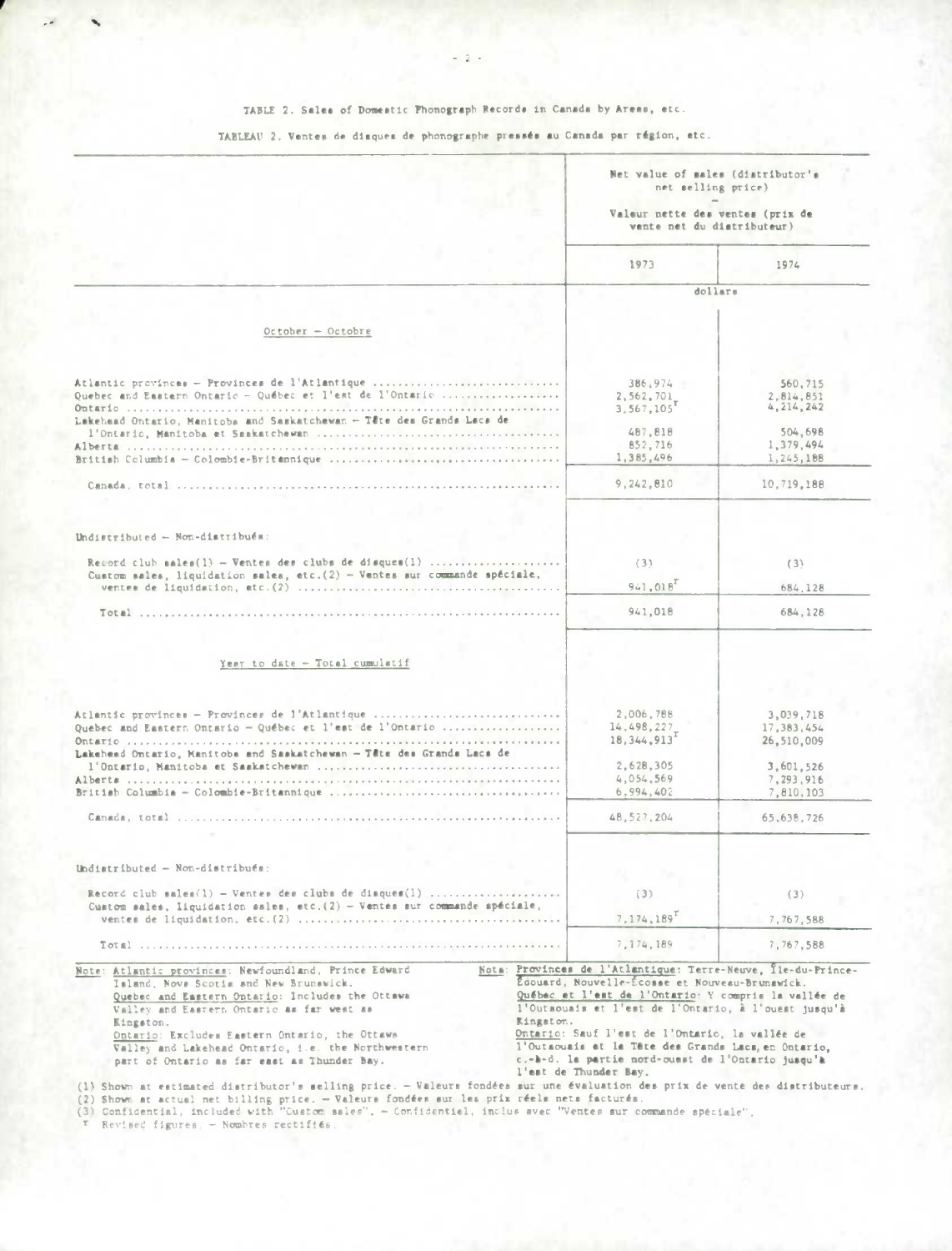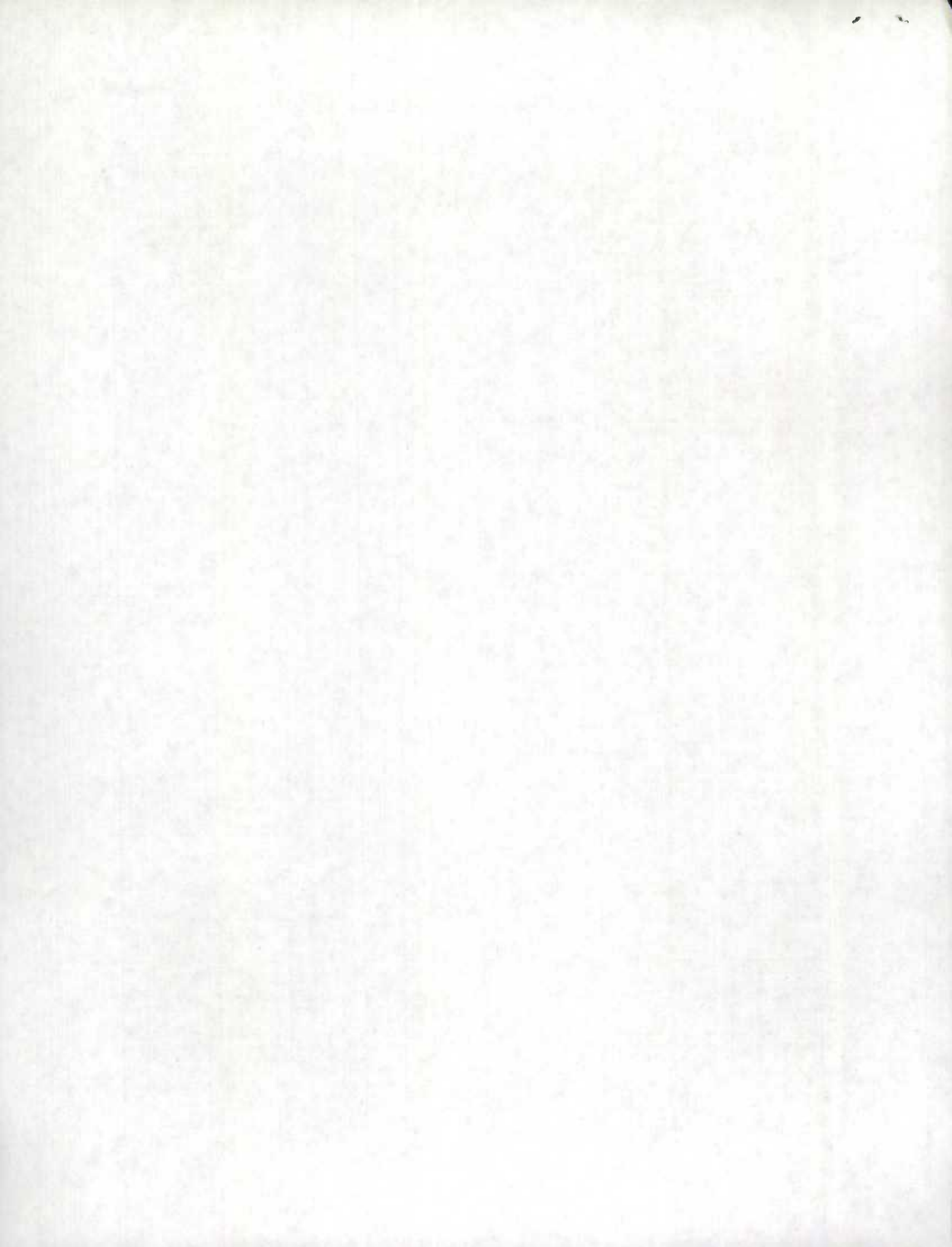### TABLE 3. Seles of Pre-recorded Tapes in Canada by Areas, etc.

TABLEAU 3. Ventes de rubana pré-enregistrés au Canada par région, etc.

|                                                                                                             | Net value of sales (distributor's<br>net selling price)<br>Valeur nette des ventes (prix de<br>vente net du distributeur) |                                                              |  |
|-------------------------------------------------------------------------------------------------------------|---------------------------------------------------------------------------------------------------------------------------|--------------------------------------------------------------|--|
|                                                                                                             |                                                                                                                           |                                                              |  |
|                                                                                                             | 1973                                                                                                                      | 1974                                                         |  |
|                                                                                                             |                                                                                                                           | dollars                                                      |  |
|                                                                                                             |                                                                                                                           |                                                              |  |
| $0$ ctober - Octobre                                                                                        |                                                                                                                           |                                                              |  |
|                                                                                                             |                                                                                                                           |                                                              |  |
|                                                                                                             | 129,168                                                                                                                   | 243,624                                                      |  |
| Atlantic provinces - Provinces de l'Atlantique<br>Quebec and Eastern Ontario - Québec et l'est de l'Ontario | 634.855                                                                                                                   | 759.440                                                      |  |
|                                                                                                             | 1,384,040 <sup>r</sup>                                                                                                    | 1,900,808                                                    |  |
| Lakehead Ontario, Manitoba and Saskatchewan - Tête des Grands Lacs de                                       |                                                                                                                           |                                                              |  |
|                                                                                                             | 195,463<br>467,965                                                                                                        | 264,150<br>736,031                                           |  |
|                                                                                                             | 401,683                                                                                                                   | 483,647                                                      |  |
|                                                                                                             |                                                                                                                           |                                                              |  |
|                                                                                                             | 3,213,174                                                                                                                 | 4,387,700                                                    |  |
|                                                                                                             |                                                                                                                           |                                                              |  |
|                                                                                                             |                                                                                                                           |                                                              |  |
| Undistributed - Non-distribués:                                                                             |                                                                                                                           |                                                              |  |
| Record club sales(1) - Ventes des clubs de disques(1)                                                       | (3)                                                                                                                       | (3)                                                          |  |
| Custom sales, liquidation sales, etc. $(2)$ - Ventes sur commande speciale,                                 |                                                                                                                           |                                                              |  |
|                                                                                                             | 800, 059 <sup>T</sup>                                                                                                     | 512.644                                                      |  |
|                                                                                                             | 800,059                                                                                                                   | 512.644                                                      |  |
|                                                                                                             |                                                                                                                           |                                                              |  |
|                                                                                                             |                                                                                                                           |                                                              |  |
| Year to date - Total cumulatif                                                                              |                                                                                                                           |                                                              |  |
|                                                                                                             |                                                                                                                           |                                                              |  |
|                                                                                                             |                                                                                                                           |                                                              |  |
| Atlantic provinces - Provinces de l'Atlantique                                                              | 885,009                                                                                                                   | 1,330,184                                                    |  |
| Quebec and Eastern Ontario - Québec et l'est de l'Ontario                                                   | 4,399,257<br>$8,874,567^T$                                                                                                | 4,689,265<br>10,578,139                                      |  |
| Lakehead Ontario, Manitoba and Saskatchewan - Tête des Grands Lacs de                                       |                                                                                                                           |                                                              |  |
|                                                                                                             | 1,304,258                                                                                                                 | 2.026.948                                                    |  |
|                                                                                                             | 2,657,046                                                                                                                 | 4,283,190                                                    |  |
|                                                                                                             | 2,596,134                                                                                                                 | 3,205,493                                                    |  |
|                                                                                                             | 20,716,271                                                                                                                | 26, 113, 219                                                 |  |
|                                                                                                             |                                                                                                                           |                                                              |  |
|                                                                                                             |                                                                                                                           |                                                              |  |
| $Undistributed - Non-distribués:$                                                                           |                                                                                                                           |                                                              |  |
| Record club sales(1) - Ventes des clubs de disques(1)                                                       | (3)                                                                                                                       | (3)                                                          |  |
| Custom sales, liquidation sales, etc. $(2)$ - Ventes sur commande spéciale,                                 |                                                                                                                           |                                                              |  |
|                                                                                                             | $4,829,853^T$                                                                                                             | 5,937,342                                                    |  |
| $Total$                                                                                                     | 4,829,853                                                                                                                 | 5,937,342                                                    |  |
|                                                                                                             |                                                                                                                           |                                                              |  |
| Note: Atlantic provinces: Newfoundland, Prince Edward<br>Island, Nova Scotis and New Brunswick.             | Édouard, Nouvelle-Écosse et Nouveau-Brunswick.                                                                            | Nota: Provinces de l'Atlantique: Terre-Neuve, Ile-du-Prince- |  |
| Quebec and Eastern Ontario: Includes the Ottawa                                                             | Québec et l'est de l'Ontario: Y compris la vallée de                                                                      |                                                              |  |
| Valley and Eastern Ontario as far west as                                                                   | l'Outaouais et l'est de l'Ontario, à l'ouest jusqu'à                                                                      |                                                              |  |
| Kingston.<br>Kingston.                                                                                      |                                                                                                                           |                                                              |  |
| Ontario: Excludes Eastern Ontario, the Ottawa<br>Valley and Lakehead Ontario, i.e. the Northwestern         | Ontario: Sauf l'est de l'Ontario, la vallée de<br>l'Outmouais et la Tête des Grands Lacs, en Ontario.                     |                                                              |  |
| part of Ontario as far east as Thunder Bay.                                                                 | c.-h-d. la partie nord-ouest de l'Ontario jusqu'à                                                                         |                                                              |  |
|                                                                                                             | l'est de Thunder Bay.                                                                                                     |                                                              |  |

1'est de Thunder Bay.<br>
(1) Shown at estimated distributor's selling price. - Valeurs fondées sur une évaluation des prix de vente des distributeurs.<br>
(2) Shown at actual net billing price. - Valeurs fondées sur les prix ré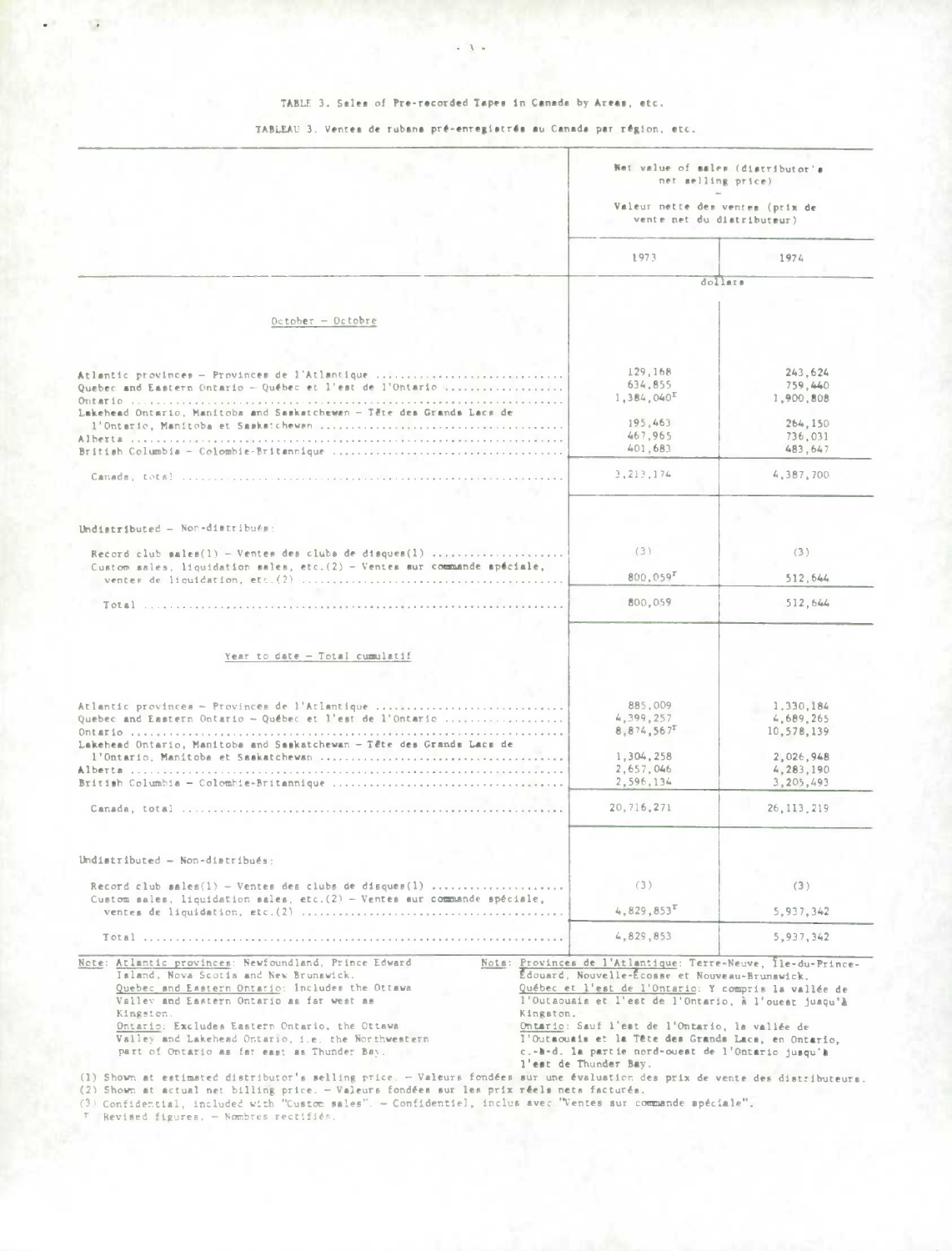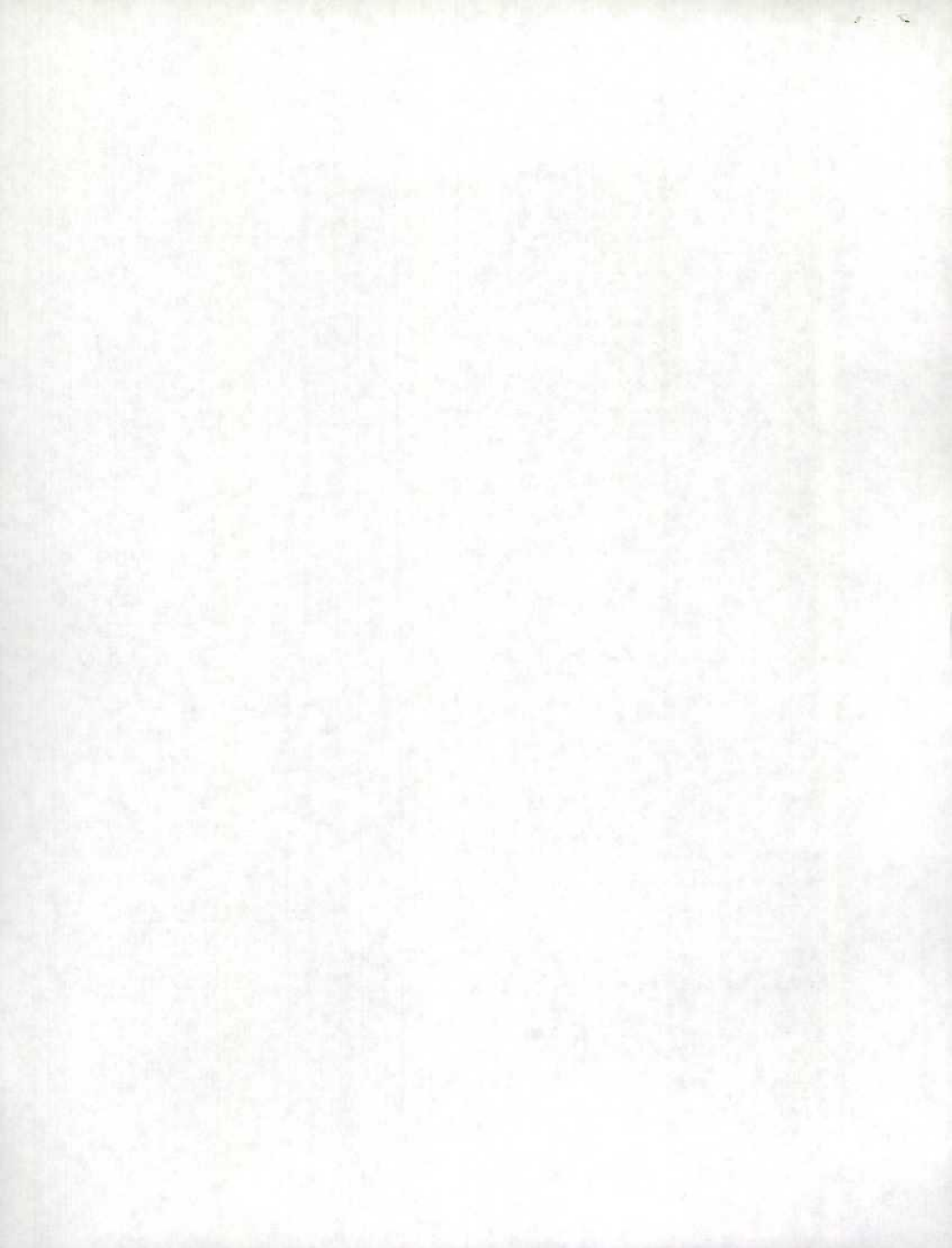#### TABLE 4. Production and Net Shipments of Pre-recorded Tapes

 $\label{eq:2.1} \frac{1}{\sqrt{2}}\left(\frac{1}{\sqrt{2}}\right)^2\left(\frac{1}{\sqrt{2}}\right)^2\left(\frac{1}{\sqrt{2}}\right)^2\left(\frac{1}{\sqrt{2}}\right)^2\left(\frac{1}{\sqrt{2}}\right)^2.$ 

#### TABLEAU 4. Production et expéditions nettes de rubans pré-enregistrés

|                                                                                                                                                                                                                                                                                                                                                                                                                                                                                                                                                                                                                                                                                            | Production  |                                                                                                                                                                                                                                                                                                                                                                                                                                                                                                                                                                                                                                                                                                                                                                                  | Net shipments<br>Expéditions nettes |           |  |
|--------------------------------------------------------------------------------------------------------------------------------------------------------------------------------------------------------------------------------------------------------------------------------------------------------------------------------------------------------------------------------------------------------------------------------------------------------------------------------------------------------------------------------------------------------------------------------------------------------------------------------------------------------------------------------------------|-------------|----------------------------------------------------------------------------------------------------------------------------------------------------------------------------------------------------------------------------------------------------------------------------------------------------------------------------------------------------------------------------------------------------------------------------------------------------------------------------------------------------------------------------------------------------------------------------------------------------------------------------------------------------------------------------------------------------------------------------------------------------------------------------------|-------------------------------------|-----------|--|
|                                                                                                                                                                                                                                                                                                                                                                                                                                                                                                                                                                                                                                                                                            | 1973        | 1974                                                                                                                                                                                                                                                                                                                                                                                                                                                                                                                                                                                                                                                                                                                                                                             | 1973                                | 1974      |  |
|                                                                                                                                                                                                                                                                                                                                                                                                                                                                                                                                                                                                                                                                                            |             | number of units - nombre d'unités                                                                                                                                                                                                                                                                                                                                                                                                                                                                                                                                                                                                                                                                                                                                                |                                     |           |  |
| October - Octobre                                                                                                                                                                                                                                                                                                                                                                                                                                                                                                                                                                                                                                                                          |             |                                                                                                                                                                                                                                                                                                                                                                                                                                                                                                                                                                                                                                                                                                                                                                                  |                                     |           |  |
|                                                                                                                                                                                                                                                                                                                                                                                                                                                                                                                                                                                                                                                                                            |             |                                                                                                                                                                                                                                                                                                                                                                                                                                                                                                                                                                                                                                                                                                                                                                                  |                                     |           |  |
| Cartridges - 8 track - Cartouches - 8 pistes                                                                                                                                                                                                                                                                                                                                                                                                                                                                                                                                                                                                                                               | 1,425,863   | 1,706,086                                                                                                                                                                                                                                                                                                                                                                                                                                                                                                                                                                                                                                                                                                                                                                        | 926, 932                            | 1,257,643 |  |
| Cartridges - 4 track - Cartouches - 4 pistes                                                                                                                                                                                                                                                                                                                                                                                                                                                                                                                                                                                                                                               |             |                                                                                                                                                                                                                                                                                                                                                                                                                                                                                                                                                                                                                                                                                                                                                                                  |                                     |           |  |
|                                                                                                                                                                                                                                                                                                                                                                                                                                                                                                                                                                                                                                                                                            | 169,311     | 198,565                                                                                                                                                                                                                                                                                                                                                                                                                                                                                                                                                                                                                                                                                                                                                                          | 85,905                              | 125,254   |  |
|                                                                                                                                                                                                                                                                                                                                                                                                                                                                                                                                                                                                                                                                                            | $X = 1$     |                                                                                                                                                                                                                                                                                                                                                                                                                                                                                                                                                                                                                                                                                                                                                                                  | $\mathbb{X}$ .                      |           |  |
| Other $-$ Autres                                                                                                                                                                                                                                                                                                                                                                                                                                                                                                                                                                                                                                                                           |             |                                                                                                                                                                                                                                                                                                                                                                                                                                                                                                                                                                                                                                                                                                                                                                                  |                                     |           |  |
|                                                                                                                                                                                                                                                                                                                                                                                                                                                                                                                                                                                                                                                                                            | $\times$    | 1,904,651                                                                                                                                                                                                                                                                                                                                                                                                                                                                                                                                                                                                                                                                                                                                                                        | $-3$                                | 1,382,897 |  |
|                                                                                                                                                                                                                                                                                                                                                                                                                                                                                                                                                                                                                                                                                            |             |                                                                                                                                                                                                                                                                                                                                                                                                                                                                                                                                                                                                                                                                                                                                                                                  |                                     |           |  |
| Year to date - Total cumulatif                                                                                                                                                                                                                                                                                                                                                                                                                                                                                                                                                                                                                                                             |             |                                                                                                                                                                                                                                                                                                                                                                                                                                                                                                                                                                                                                                                                                                                                                                                  |                                     |           |  |
| Cartridges - 8 track - Cartouches - 8 pistes                                                                                                                                                                                                                                                                                                                                                                                                                                                                                                                                                                                                                                               | 8,006,967   | 10,541,243                                                                                                                                                                                                                                                                                                                                                                                                                                                                                                                                                                                                                                                                                                                                                                       | $5, 738, 404^t$                     | 8,187,876 |  |
| Cartridges - 4 track - Cartouches - 4 pistes                                                                                                                                                                                                                                                                                                                                                                                                                                                                                                                                                                                                                                               |             |                                                                                                                                                                                                                                                                                                                                                                                                                                                                                                                                                                                                                                                                                                                                                                                  |                                     |           |  |
| Cassettes                                                                                                                                                                                                                                                                                                                                                                                                                                                                                                                                                                                                                                                                                  | 1,333,536   | 1,446,732                                                                                                                                                                                                                                                                                                                                                                                                                                                                                                                                                                                                                                                                                                                                                                        | 378,211                             | 915,052   |  |
| Reel to reel - Bobine à bobine                                                                                                                                                                                                                                                                                                                                                                                                                                                                                                                                                                                                                                                             | $\mathbb X$ |                                                                                                                                                                                                                                                                                                                                                                                                                                                                                                                                                                                                                                                                                                                                                                                  | Ж.                                  |           |  |
|                                                                                                                                                                                                                                                                                                                                                                                                                                                                                                                                                                                                                                                                                            |             |                                                                                                                                                                                                                                                                                                                                                                                                                                                                                                                                                                                                                                                                                                                                                                                  |                                     |           |  |
|                                                                                                                                                                                                                                                                                                                                                                                                                                                                                                                                                                                                                                                                                            | $\propto$   | 12,087,975                                                                                                                                                                                                                                                                                                                                                                                                                                                                                                                                                                                                                                                                                                                                                                       | $-20$                               | 9,102,928 |  |
| Net value of sales means gross sales less re-<br>Note:<br>turns and exchanges.<br>Distributors net selling price is that price<br>which the distributor invoices the dealer or<br>retailer (i.e. the wholesale price to retailers)<br>net of sales taxes, excise duties and taxes, out-<br>ward transportation charges, sales discounts and<br>allowances),<br>Net shipments mean gross shipments less returns.<br>and exchanges. Inter-company reporting duplica-<br>tion has been eliminated. Net shipments DO NOT<br>INCLUDE shipments to "Radio Station" and "Re-<br>viewer's Samples", "Promotional Records and Pro-<br>motional Pre-recorded tapes" and "Transcriptions<br>Records". |             | Nota: Valeur nette des ventes veut dire ventes brutes moins<br>les retours et les échanges.<br>Prix net de vente des distributeurs veut dire prix fac-<br>turé par le distributeur ou au détaillant (prix de gros<br>au détaillant, sans les taxes de vente, les droits et<br>taxes d'accise, les frais d'enlèvement, les escomptes<br>et bonifications sur les ventes).<br>Expéditions nettes veut dire expéditions brutes moins<br>les retours et les échanges. La répétition par les<br>succursales d'une même mociété a été éliminée. Les ex-<br>péditions nettes NE COMPRENNENT PAS les expéditions<br>aux postes de radio, aux critiques et expéditions de<br>disques et de rubans pré-enregistrés pour fins publici-<br>taires et expéditions à d'autres firmes "V.T.R.". |                                     |           |  |

<sup>r</sup> Revised figures. - Nombres rectifiés.<br>x Confidential to meet secrecy requirements of the Statistics Act. - Confidentiel en vertu des dispositions de la Loi sur la<br>statistique relatives au secret.

NATIONAL DERARY OF CANADY SIBLICTHÉODE NATIONALE DU CANVOR